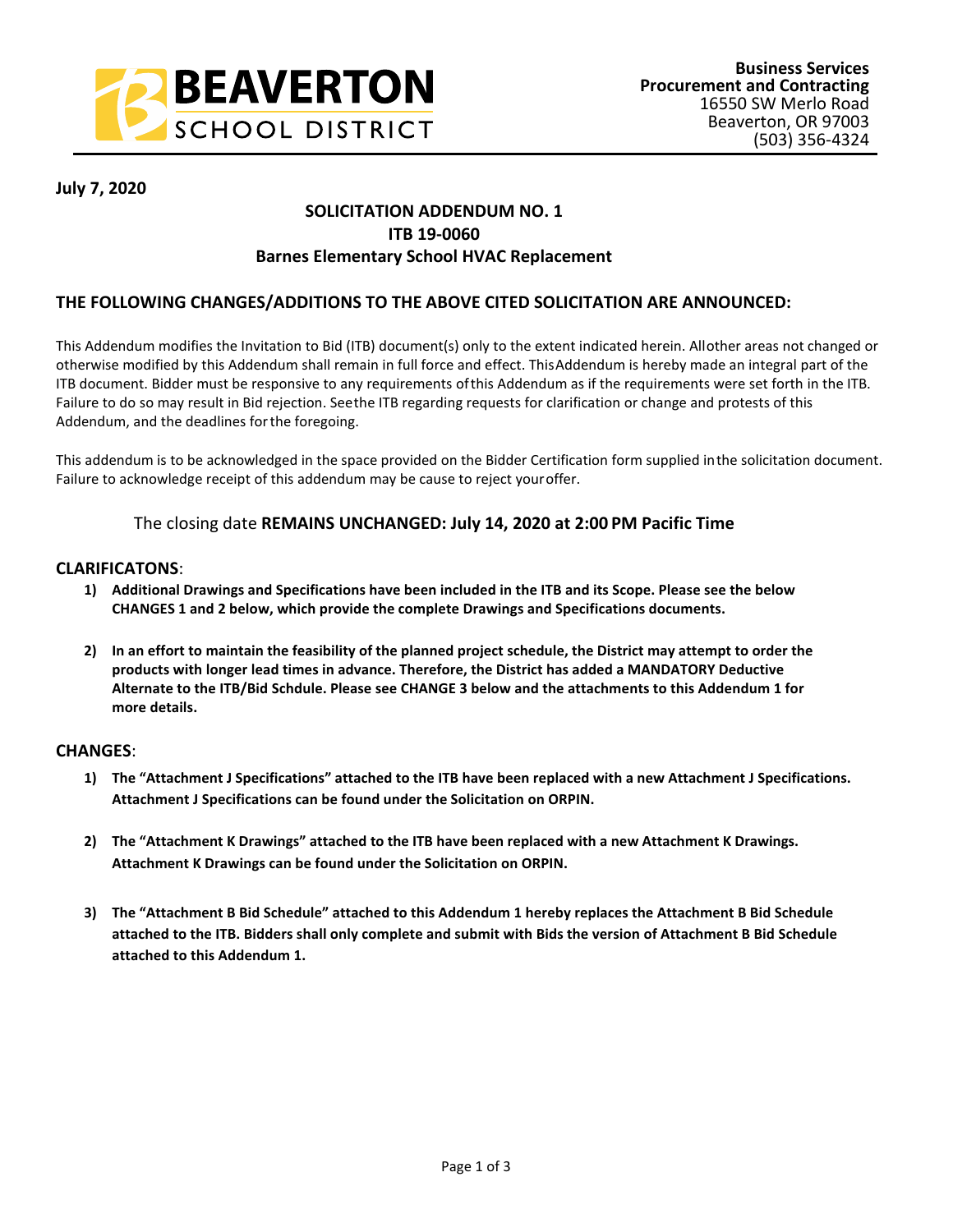

\_\_\_\_\_\_\_\_\_\_\_\_\_\_\_\_\_\_\_\_\_\_\_\_\_\_\_\_\_\_\_\_\_\_\_\_\_\_\_\_\_

# **BID SCHEDULE**

(Contractor)

TOTAL BASE BID: including the Work as defined in the Specifications, Drawings and Addenda (if any), the TOTAL SUM OF:

 $DOLLARS$  (\$)

UNIT PRICES: In the event Beaverton School District requests piping demolition / installation work in addition to the base contract scope, provide Unit Prices by lineal foot for removal and replacement of the following piping, as further described in the Drawings and Specifications:

| <b>Piping Type</b>                                       | <b>Estimated Quantity*</b> | <b>Unit Price</b> |
|----------------------------------------------------------|----------------------------|-------------------|
| 1/2-inch insulated black steel for heating cycle water   | 50 linear feet             |                   |
| 3/4-inch insulated black steel for heating cycle water   | 50 linear feet             |                   |
| 1-inch insulated black steel for heating cycle water     | 50 linear feet             |                   |
| 1-1/4 inch insulated black steel for heating cycle water | 50 linear feet             |                   |
| 1-1/2 inch insulated black steel for heating cycle water | 50 linear feet             |                   |
| 2-inch insulated black steel for heating cycle water     | 50 linear feet             |                   |
| 2-1/2-inch insulated black steel for heating cycle water | 50 linear feet             |                   |
| 3-inch insulated black steel for heating cycle water     | 50 linear feet             |                   |
| 4-inch insulated black steel for heating cycle water     | 50 linear feet             |                   |

\*Estimated quantities are for bidding purposes only.

DEDUCTIVE ALTERNATE: In advance of Contract Award, the District may order the products found on the "Possible Pre-Order Product Description" attached to this Addendum 1. This MANDATORY Deductive Alternate Price includes the TOTAL BASE BID cost without the cost of the Bidder ordering and supplying the "Possible Pre-Order Product Description". The pricing should assume that the District acquires the described products and provides them to the awarded Contractor for installation. Failure to provide pricing for this DEDUCTIVE ALTERNATE may result in the Bid being found unresponsive.

DEDUCTIVE ALTERNATE PRICE: **We are all that the set of the set of the set of the set of the set of the set of the set of the set of the set of the set of the set of the set of the set of the set of the set of the set of th** 

NOTES:

- Contractor will be required to develop a schedule of values for payment and accounting purposes prior to the initial request for payment in a form acceptable to the District.
- If any information submitted on this form is contradictory, words prevail over numbers.

The Contract is intended to be awarded to a single Contractor.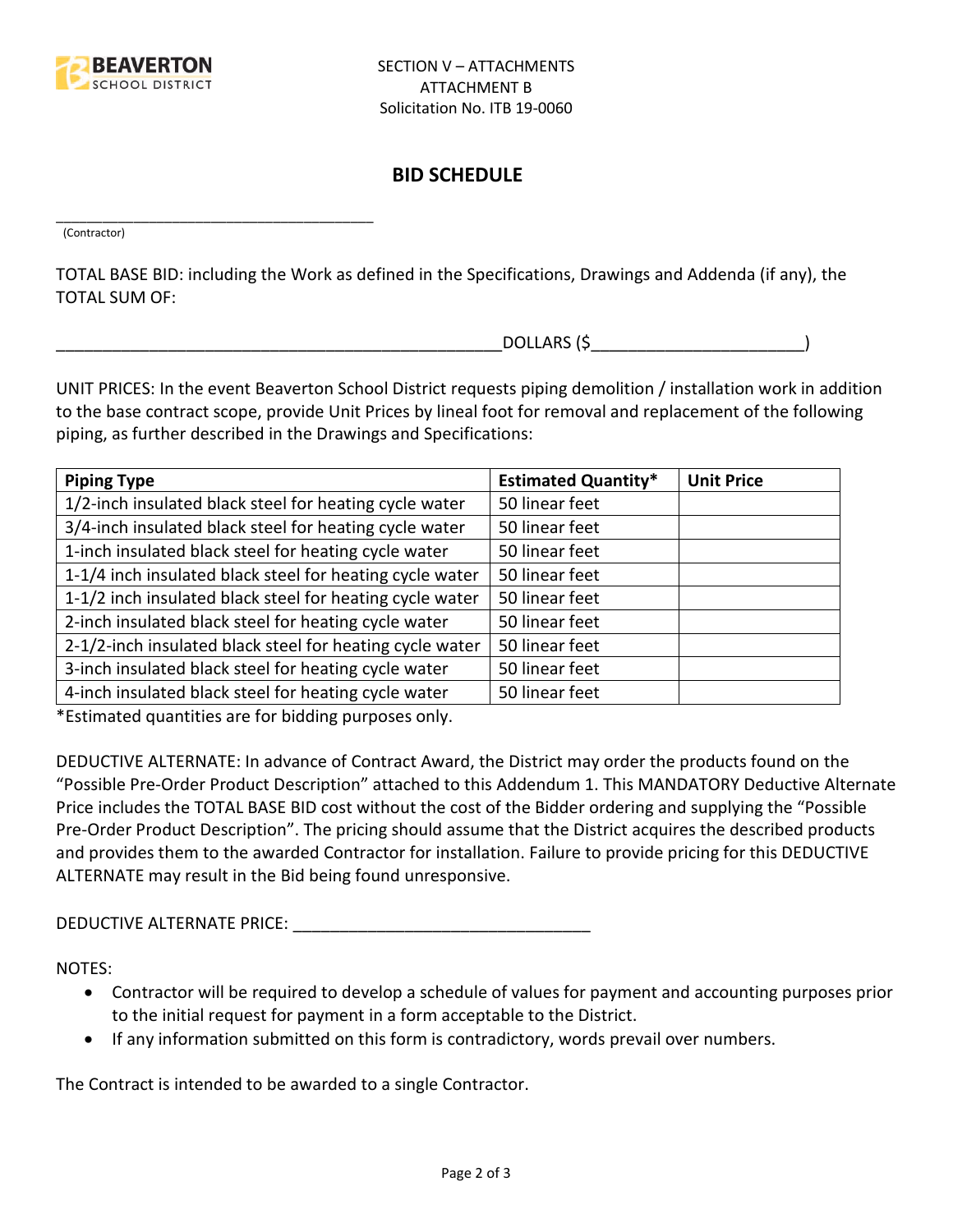## **Possible Pre-Order Product Description**

This information is provided for the purposes of providing pricing for the Mandatory Deductive Alternate

|                  | Daikin Applied (5 pcs)                                                            |
|------------------|-----------------------------------------------------------------------------------|
|                  | Qty-5 model UAVV9H15 (1500 CFM, vertical)                                         |
|                  | Welded frame, painted galvanized steel 1" panels                                  |
|                  | 16 7/8" deep cabinet – no adaptor backs (vertical units)                          |
|                  | Standard factory colors - Antique Ivory                                           |
|                  | Economizer dampers – actuators by others                                          |
|                  | 3 speed ECM motor, disconnect switch                                              |
|                  | 3 row hydronic coil with stainless steel drain pan - Left hand                    |
|                  | 1" MERV 8 filter – one set                                                        |
|                  | 2" sub base                                                                       |
|                  | 6" end caps                                                                       |
|                  | 1 year parts warranty                                                             |
| Lead Time:       | Current production lead-time is 6 weeks plus shipping                             |
| Exclusions:      | Controls, seismic calc's, piping packages, valves, actuators, install, OSA louver |
| <b>Net Total</b> | Price to include 3 week quick ship plus transit                                   |
|                  |                                                                                   |

|                  | <b>CABINET UNIT HEATER</b>                                              |
|------------------|-------------------------------------------------------------------------|
| Manufacturer:    | Daikin Applied $-$ (2 pcs)                                              |
|                  | Floor mounted cabinet unit with painted finish - Antique Ivory          |
|                  | Top discharge, bottom front RA with grille                              |
|                  | Hydronic coil with left hand connections                                |
|                  | Stainless steel drain pan<br>$\overline{\phantom{a}}$                   |
|                  | Direct drive ECM motor, disconnect<br>$\overline{\phantom{a}}$          |
|                  | Fresh air damper with actuator - ships lose for field install by others |
| Lead Time:       | Current production lead-time is 6 weeks plus transit                    |
| Exclusions:      | Controls, piping packages, valves, install, seismic calc's              |
| <b>Net Total</b> | Price to include 3 week quick ship plus transit                         |
|                  |                                                                         |

 $\overline{\phantom{a}}$